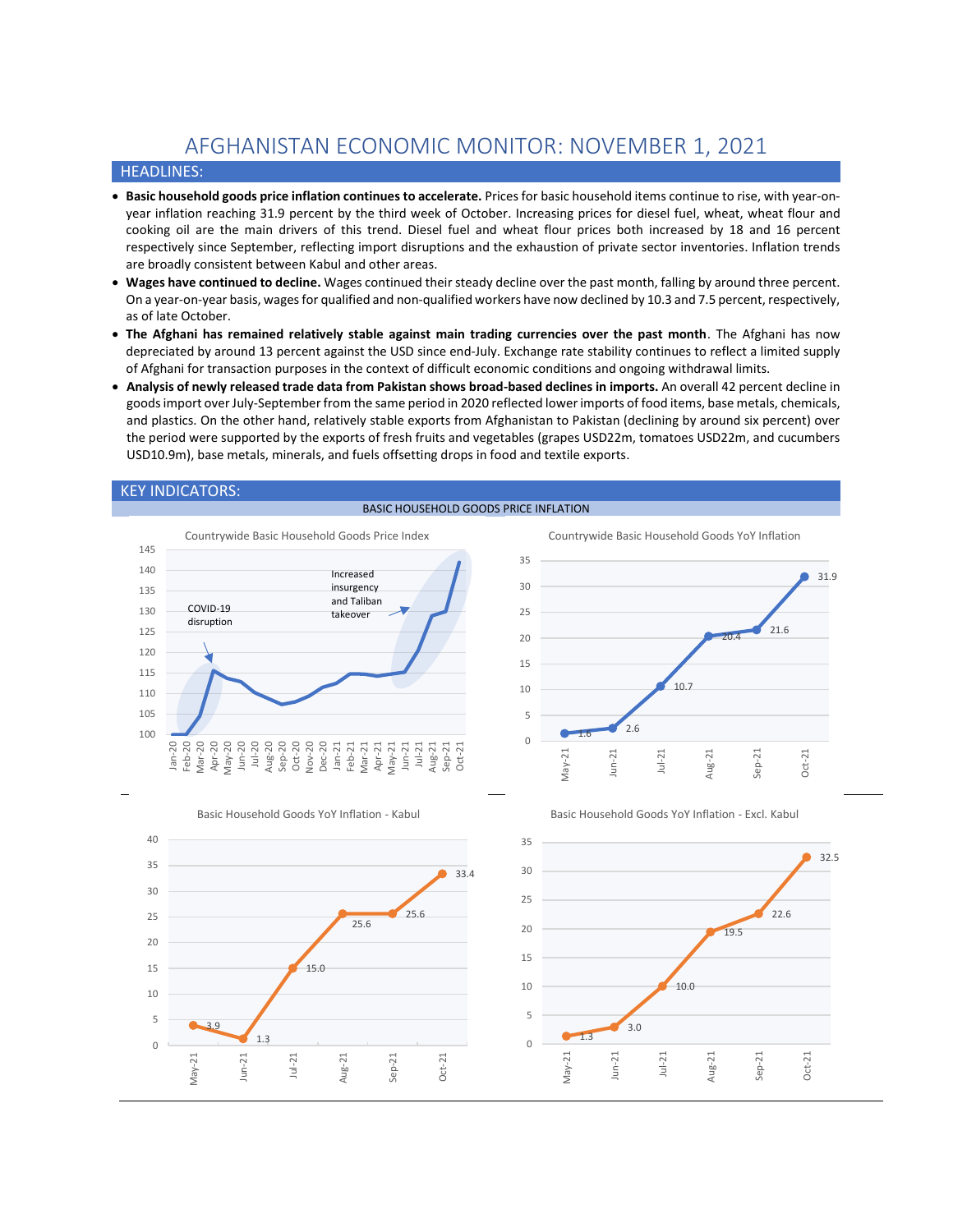| BASIC HOUSEHOLD GOODS - YoY INFLATION        | $Mav-21$ | $Jun-21$ | $Jul-21$ | Aug- $21$ | $Sep-21$ | $Oct-21$ |
|----------------------------------------------|----------|----------|----------|-----------|----------|----------|
| Bread                                        | 2.0      | 1.7      | 3.8      | 7.5       | 6.2      | 7.7      |
| Fuel (diesel)                                | 27.4     | 32.8     | 52.3     | 86.7      | 48.8     | 76.9     |
| Oil (cooking)                                | 28.2     | 26.8     | 39.1     | 51.8      | 58.5     | 69.6     |
| Pulses                                       | $-2.2$   | $-1.7$   | $-0.9$   | 4.6       | 3.8      | 9.6      |
| Rice (high quality)                          | 0.6      | 1.7      | 3.4      | 7.2       | 8.5      | 6.6      |
| Rice (low quality)                           | $-3.4$   | $-2.5$   | 3.3      | 9.6       | 9.5      | 6.1      |
| Salt                                         | $-1.8$   | 9.4      | 11.6     | 12.5      | 12.2     | 8.6      |
| Sugar                                        | 3.1      | $-0.6$   | 2.1      | 7.5       | 12.5     | 20.7     |
| Wheat                                        | 1.9      | 3.5      | 6.6      | 11.6      | 14.2     | 26.6     |
| Wheat flour (high quality)                   | $-9.6$   | $-8.5$   | 1.1      | 10.2      | 15.6     | 29.0     |
| Wheat flour (low quality)                    | $-10.1$  | $-8.1$   | 0.9      | 10.7      | 14.4     | 30.6     |
| <b>Basic Household Goods Price Inflation</b> | 1.6      | 2.6      | 10.7     | 20.4      | 21.6     | 31.9     |

Source: Price data from WFP weekly report, Index constructed by the Bank staff. \* Data to 3<sup>rd</sup> week of October 2021.

*Note:* In the absence of formal price statistics, the World Bank has created a new index to assess trends in prices for essential household goods. This Index uses World Food Program (WFP) price data for ten critical household goods from all provinces. It applies consumption and population weights from NSIA to provide an aggregate snapshot of overall price trends.

| WAGES (year on year percent change)    | $Mav-21$ | Jun-21 | Jul-21 | Aug-21 | Sep-21 | Oct-21  |
|----------------------------------------|----------|--------|--------|--------|--------|---------|
| Wage (non-qualified, non-agricultural) | 8.4      |        |        |        | -2.5   | -7.5    |
| Wage (qualified labor)                 | -0.8     | $-3.8$ | -4.3   | -6.1   | -b.b   | $-10.3$ |

*Source:* Data from WFP weekly report

### EXCHANGE RATE DEPRECIATION – SINCE THE END-JULY 2021

|          | 8/8    | 8/15   | 8/30    | 9/5    | 9/12   | 9/19   | 9/26   | 9/30    | 10/3    | 10/10   | 10/17   | 10/24   | 10/28   |
|----------|--------|--------|---------|--------|--------|--------|--------|---------|---------|---------|---------|---------|---------|
| AFN/Euro | $-0.3$ | $-3.8$ | $-7.5$  | $-7.4$ | $-4.5$ | $-6.3$ | -8.0   | -8.6    | $-10.2$ | $-9.5$  | -8.9    | $-9.5$  | $-10.0$ |
| AFN/PKR  | 0.0    | $-2.9$ | $-7.8$  | $-3.3$ | $-1.4$ | $-1.9$ | $-1.5$ | $-0.6$  | $-1.7$  | $-1.4$  | $-1.2$  | $-0.4$  | $-0.3$  |
| AFN/INR  | $-0.7$ | $-7.2$ | $-7.7$  | $-5.1$ | 2.7    | 3.0    | 0.8    | 1.4     | 0.2     | $-0.5$  | $-3.0$  | $-3.2$  | $-3.0$  |
| AFN/IRT  | 6.5    | 3.1    | 3.1     | 3.1    | 3.1    | 3.1    | 1.9    | 2.2     | 2.5     | 0.0     | 0.0     | 0.0     | 0.0     |
| AFN/USD  | $-1.5$ | $-8.0$ | $-9.9$  | $-8.2$ | $-6.2$ | -7.8   | $-9.3$ | $-11.0$ | $-12.2$ | $-12.0$ | $-11.5$ | $-12.0$ | $-12.8$ |
| AFN/CY   | 0.0    | $-3.0$ | $-12.1$ | $-4.6$ | $-0.3$ | $-0.6$ | $-0.4$ | $-0.3$  | $-5.0$  | $-3.9$  | $-3.8$  | $-6.2$  | $-7.7$  |



Exchange Rate - Index (Higher = Depreciation)

*Source:* DAB, World Bank